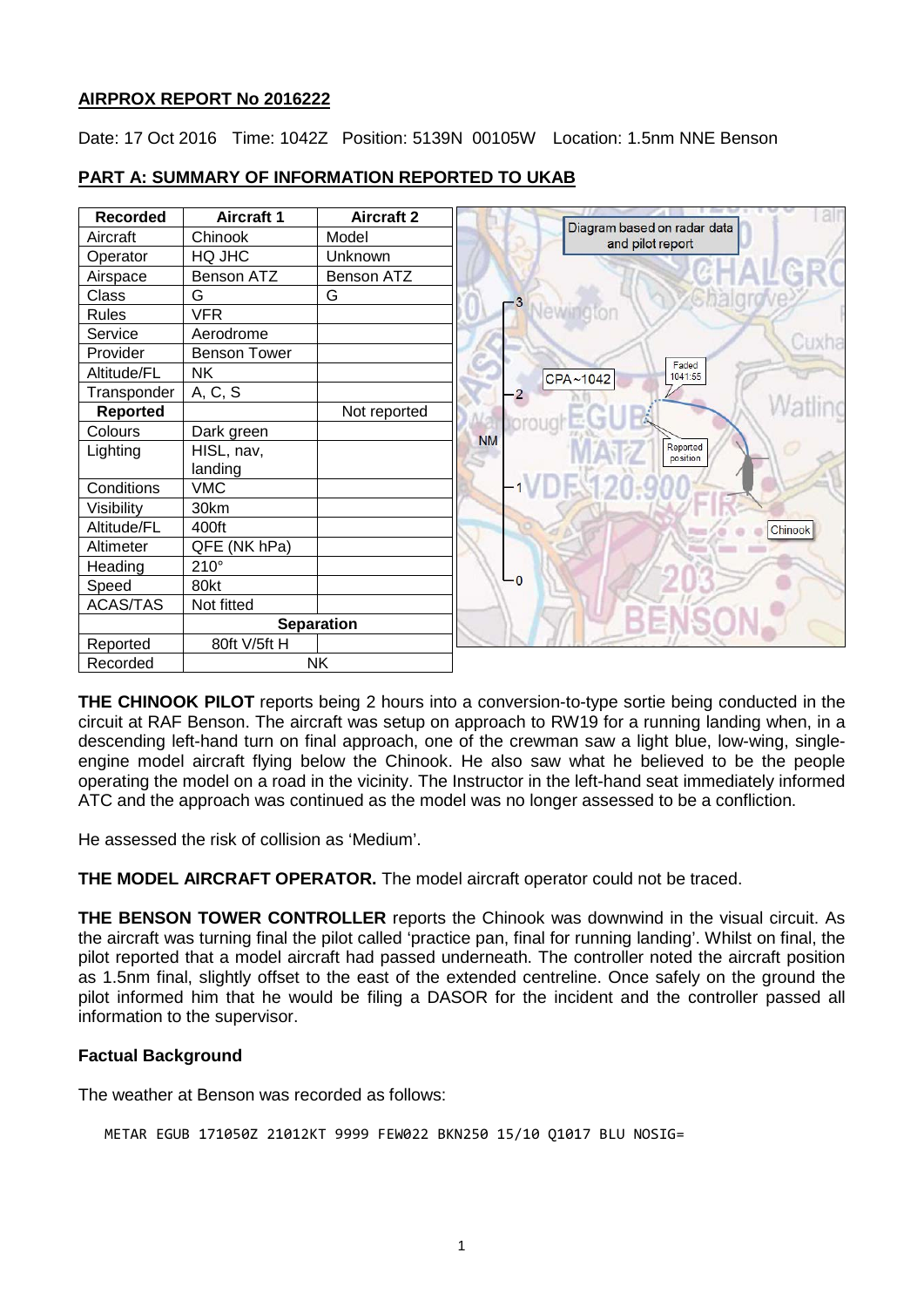### **Analysis and Investigation**

### **UKAB Secretariat**

There are no specific ANO regulations limiting the maximum height for the operation of models that weigh 7kg or less other than if flown using FPV (with a maximum weight of 3.5kg) when 1000ft is the maximum height. Models weighing between 7kg and 20kg are limited to 400ft unless in accordance with airspace requirements. Notwithstanding, there remains a requirement to maintain direct, unaided visual contact with the aircraft sufficient to monitor its flight path in relation to other aircraft, persons, vehicles, vessels and structures for the purpose of avoiding collisions. CAP 722 gives guidance that, within the UK, visual line of sight (VLOS) operations are normally accepted to mean a maximum distance of 500m [1640ft] horizontally and 400ft [122m] vertically from the Remote Pilot.

Nor are there any specific ANO regulations limiting the operation of models in controlled airspace if they weigh 7kg or less other than if flown using FPV (with a maximum weight of 3.5kg) when they must not be flown in Class A, C, D or E, or in an ATZ during notified hours, without ATC permission. Models weighing between 7kg and 20kg must not be flown in Class A, C, D or E, or in an ATZ during notified hours, without ATC permission. CAP722 gives guidance that operators of models of any weight must avoid and give way to manned aircraft at all times in controlled Airspace or ATZ. CAP722 gives further guidance that, in practical terms, models of any mass could present a particular hazard when operating near an aerodrome or other landing site due to the presence of manned aircraft taking off and landing. Therefore, it strongly recommends that contact with the relevant ATS unit is made prior to conducting such a flight.

Notwithstanding the above, all model operators are also required to observe ANO 2016 Article 94(2) which requires that the person in charge of a small unmanned aircraft may only fly the aircraft if reasonably satisfied that the flight can safely be made, and the ANO 2016 Article 241 requirement not to recklessly or negligently cause or permit an aircraft to endanger any person or property. Allowing that the term 'endanger' might be open to interpretation, models of any size that are operated in close proximity to airfield approach, pattern of traffic or departure lanes, or above 1000ft agl (i.e. beyond VLOS (visual line of sight) and FPV (first-person-view) heights), can be considered to have endangered any aircraft that come into proximity. In such circumstances, or if other specific regulations have not been complied with as appropriate above, the model operator will be judged to have caused the Airprox by having flown their model into conflict with the aircraft.

#### **Comments**

## **JHC**

This is another clear example of a JHC aircraft coming into close proximity with a Small Unmanned Air System in a vital phase of flight. The threat posed by SUAS is on the increase and so therefore is the reporting rate. JHC are monitoring these events closely and encouraging our crews to be extra vigilant and cognisant of the requirement for good lookout. It is disconcerting that there has been a significant increase in incidents in the vicinity of our airfields and that certain SUAS operators do not seem to be taking into consideration the safety of other air users when conducting their flights.

#### **Summary**

An Airprox was reported when a Chinook and a model aircraft flew into proximity at about 1042 on Monday 17<sup>th</sup> October 2016. The Chinook pilot was operating under VFR in VMC in receipt of an Aerodrome Service from Benson Tower. The model aircraft operator could not be traced.